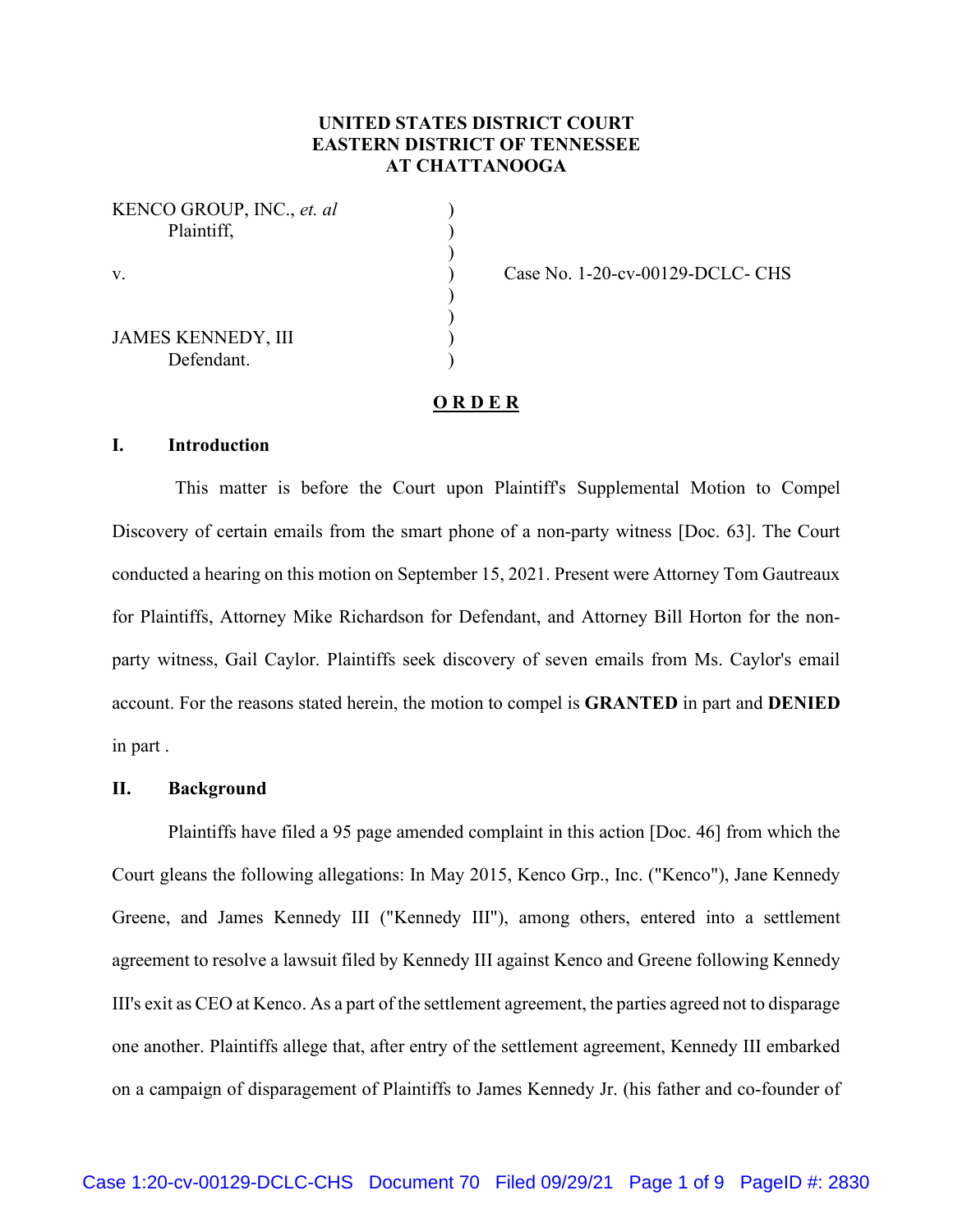Kenco—hereinafter, "Kennedy Jr.") in an effort to regain control of Kenco. Plaintiffs allege that this was a breach of the settlement agreement by Kennedy III. Plaintiffs further allege that attorney Wayne Peters simultaneously represented Kennedy Jr. and Kennedy III at this time (prior to the arbitration) and assisted Kennedy III in improperly influencing Kennedy Jr., in order to regain control of Kenco. The parties proceeded to arbitration on April 27, 2020, to address whether, among other issues, either side had breached the settlement agreement by disparaging the other. Attorney Mike Richardson represented Kennedy III at the arbitration. Ultimately, the arbitrator found in favor of Kennedy III and against Kenco and Greene.

Plaintiffs have brought this action to set aside the arbitrator's award on the grounds, generally, that the arbitrator exceeded her authority and failed to conduct the arbitration in conformance with the contract and controlling law. More specifically, for purposes of this motion, Plaintiffs allege—as one of several bases to set aside the arbitrator's award—that the arbitrator ignored evidence of spoliation by Kennedy III. The evidence at issue are recordings surreptitiously made by Gail Caylor, a caregiver for Kennedy Jr., during conversations between Kennedy Jr. and others prior to arbitration. Plaintiffs allege that, prior to the arbitration, Kennedy III was instructed by Attorney Wayne Peters to direct Ms. Caylor to delete these recorded conversations. During the arbitration proceedings, Plaintiffs requested production of these recordings from Kennedy III. According to Plaintiffs, Kennedy III produced a grossly inadequate and false privilege log for the recordings, but he produced no recordings. Also during the arbitration, Plaintiffs attempted to subpoena these recordings directly from Ms. Caylor's cell phone and/or email account. Attorney Wayne Peters represented Ms. Caylor for purposes of the subpoenas during the arbitration. According to Plaintiffs, Ms. Caylor produced some documents in response to the subpoenas.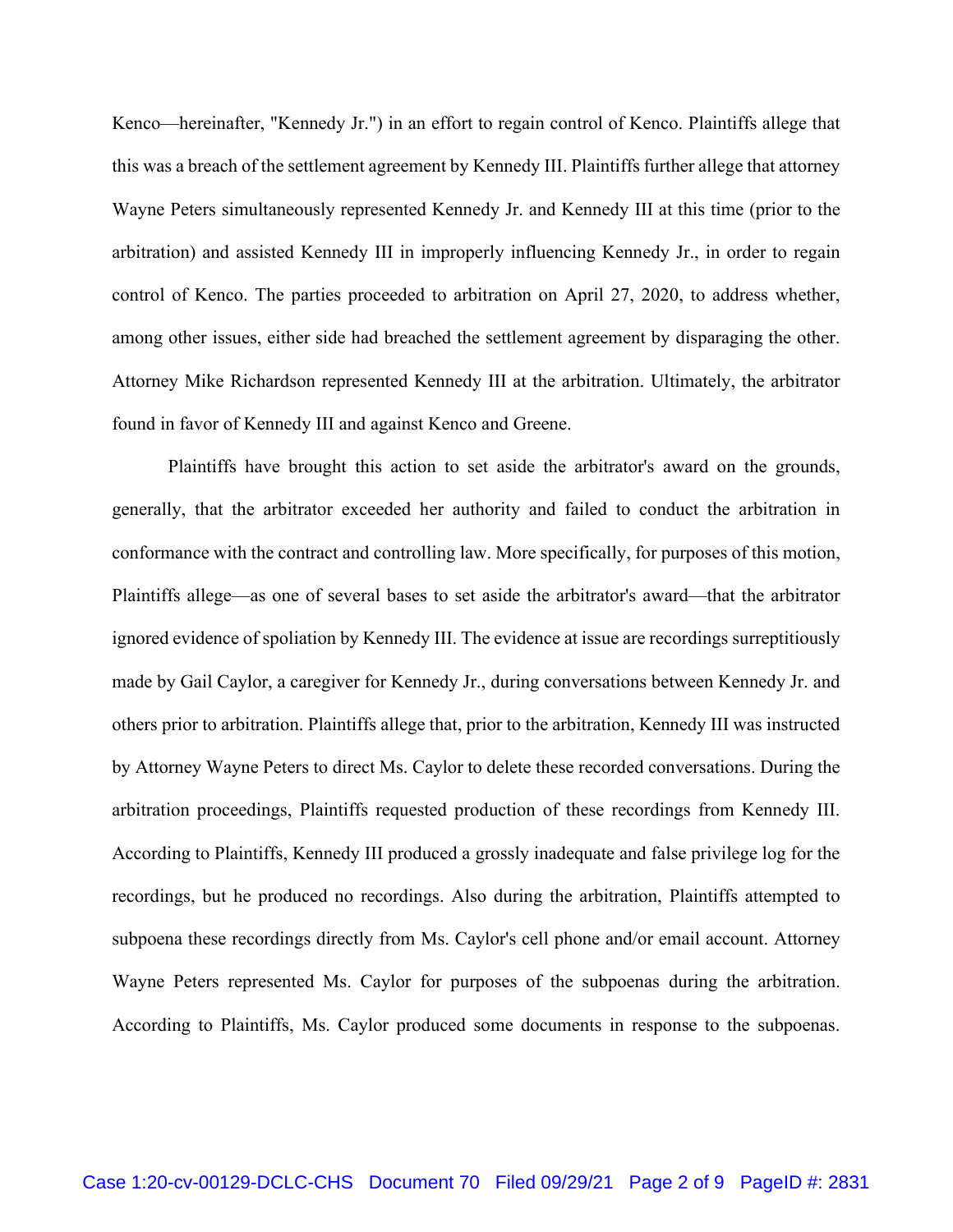Eventually, she also produced some recordings. However, according to Plaintiffs, an examination of Ms. Caylor's phone revealed that at least 11 recordings had been deleted.

Since the arbitration, some recordings have been produced in a state court action involving the same parties, but, Plaintiffs allege, other have not and some have been destroyed at Kennedy III's direction. Plaintiffs contend that Kennedy III's failure to produce or include an adequate privilege log for these recordings during arbitration resulted in him obtaining a favorable arbitration award by fraud or undue means.

On May 19, 2021, Plaintiffs in this action filed a motion to compel production of discovery of Ms. Caylor's cell phone and her iCloud email account. The cell phone at issue in this particular motion was Ms. Caylor's new cell phone—a phone she did not possess while caring for Kennedy Jr. The Court allowed discovery as to this cell phone because it appears that some data from the first cell phone may have been transferred to the new cell phone. On June 14, 2021, this Court granted the motion [Doc. 61] directing that Logic Force Consulting, LLC ("Logic Force") a professional forensic e-discovery vendor, be given access to Ms. Caylor's iPhone and iCloud email account. The order further directed that Logic Force copy all data from the iCloud email account that is responsive to searches conducted by Logic Force utilizing certain key search terms identified by Plaintiffs' counsel, Mr. Gautreaux, to Ms. Caylor's counsel, Mr. Horton, in an April 23, 2021 email. The Court also ordered that Plaintiffs were entitled to view all the data retrieved by Logic Force pursuant to this process—except for any communications between Bill Horton and his client, Ms. Caylor.

Logic Force conducted the permitted searches and a number of documents have been produced to Plaintiffs. However, Ms. Caylor resists production of seven emails. With respect to most of these emails, counsel for other people (e.g., Attorney Mike Richardson for Kennedy III;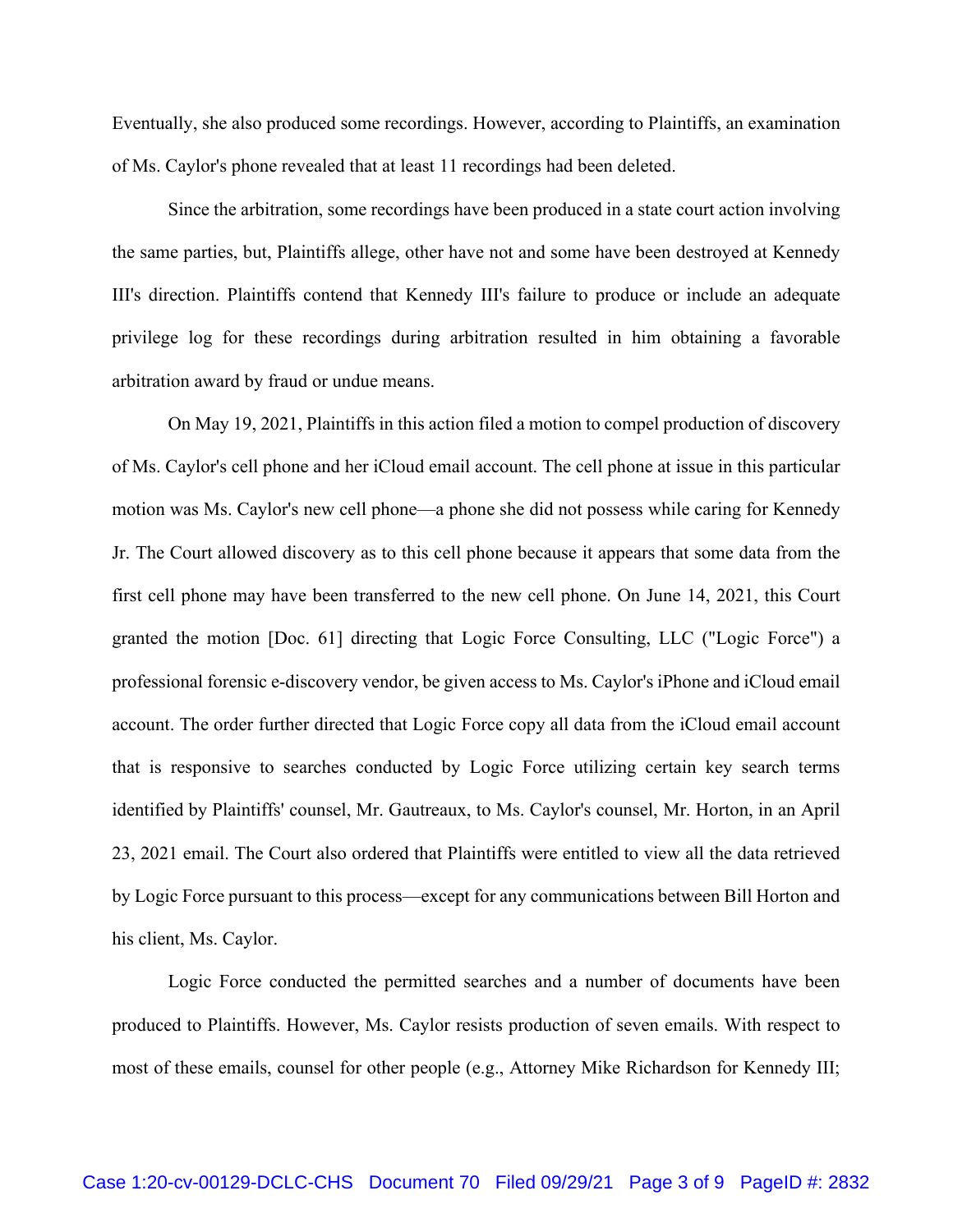Attorney Bill Horton for Ms. Caylor; Attorney Sam Elliot for Wayne Peters; and/or Attorneys Samantha Lunn and Alan Cates for a trust established by Kennedy Jr.) are recipients of the emails or copied on the emails. Ms. Caylor asserts that these seven emails are protected from production by either the attorney-client privilege or the work product doctrine.

A privilege log was produced simply identifying who sent the email to whom, who was copied on the email, and the date of the email. Mr. Horton provided the Court with copies of the emails at the September 14, 2021 hearing. Given that discovery closed on September 15, 2021, the Court elected to conduct an *in camera* review of the documents rather than direct Mr. Horton to produce a more descriptive privilege log. In a telephone conference with Mr. Gautreaux and Mr. Horton on September 17, 2021, the Court described in detail the nature of each email and the Court's ruling as to whether it would compel production of the email.

### **III. Analysis**

The work product doctrine, first articulated by the Supreme Court in *Hickman v. Taylor*, 329 U.S. 495 (1947), protects two types of information created in anticipation of litigation: (1) opinion work product, *i.e.*, material reflecting the attorney's mental processes, impressions, opinions, or legal theories; and (2) fact work product, *i.e.*, the written or oral information transmitted to the attorney and recorded as conveyed by the client. *Hickman,* 329 U.S. at 511; *In re Columbia/HCA Healthcare Corp.*, 293 F.3d at 294. "The doctrine is designed to allow an attorney to 'assemble information, sift what he considers to be relevant from the irrelevant facts, prepare his legal theories and plan his strategy without undue and needless interference . . . to promote justice and to protect [his] client's interests.'" *In re Columbia/HCA Healthcare Corp*., 293 F.3d at 294 (brackets original) (quoting *Hickman*, 329 U.S. at 510).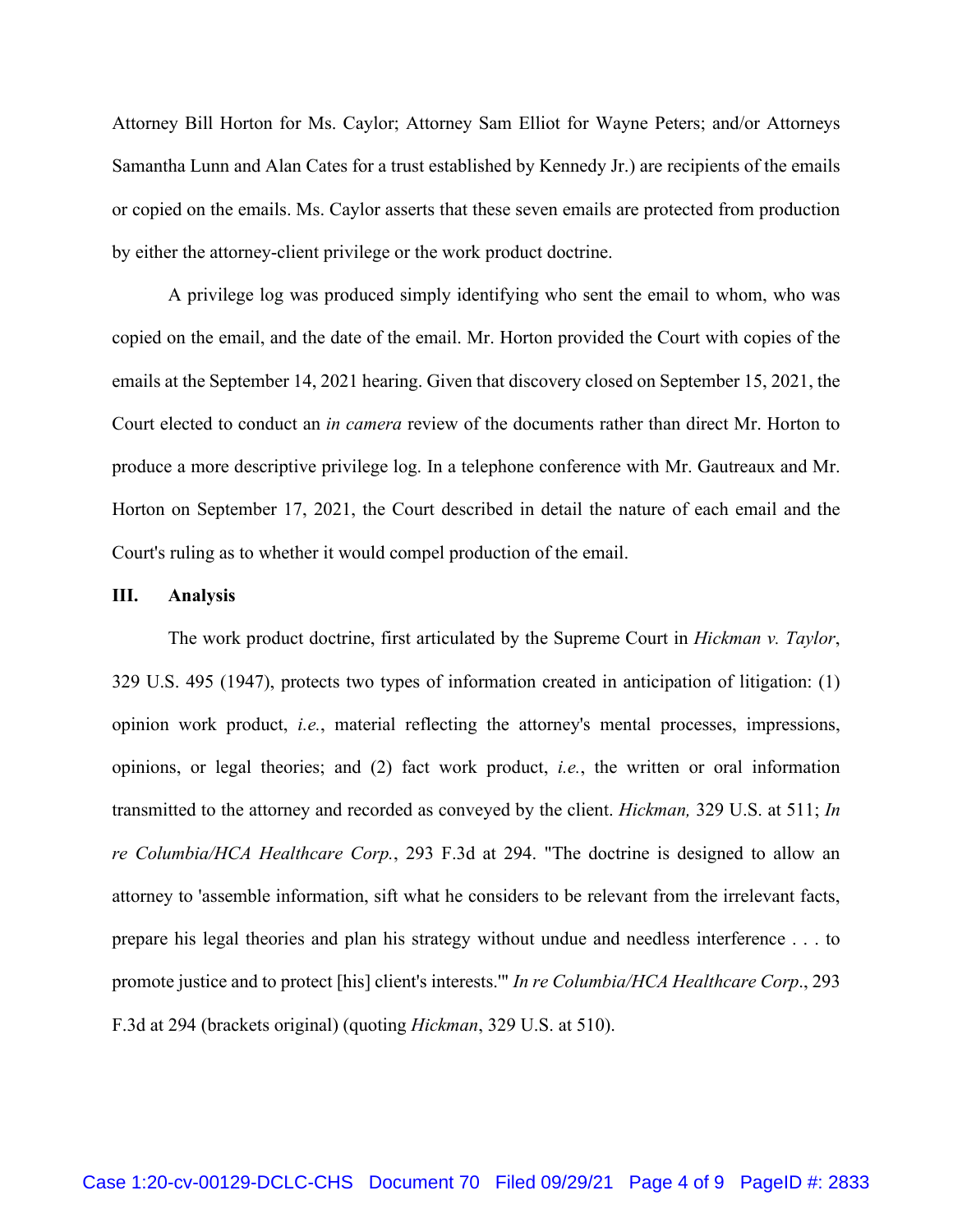The work product doctrine, as it applies to documents and tangible things, is now embodied in Fed. R. Civ. P. Rule 26(b)(3). Under Rule 26, if documents and other tangible things were prepared in anticipation of litigation by or for the other party—or by or for the other party's representative—a party may obtain discovery of the materials "only upon a showing that the party seeking discovery has substantial need of the materials in the preparation of the party's case and that the party is unable without undue hardship to obtain the substantial equivalent of the materials by other means. " Fed. R. Civ. P.  $26(b)(3)(A)$ . However, under Rule  $26(b)(3)(B)$ , "[i]f the court orders discovery of those materials, it must protect against disclosure of the mental impressions, conclusions, opinions, or legal theories of a party's attorney or other representative concerning the litigation." *See also In re Columbia/HCA Healthcare Corp.*, 293 F.3d at 294 ("absent waiver, a party may not obtain the 'opinion' work product of his adversary.") A party asserting the work product privilege bears the burden of establishing that the documents he or she seeks to protect were prepared 'in anticipation of litigation.'" *United States v. Roxworthy*, 457 F.3d 590, 593 (6th Cir. 2006) (quoting *In re Powerhouse Licensing, LLC*, 441 F.3d 467, 473 (6th Cir. 2006)).

Work product protection can be waived if it is disclosed to a third party—provided that the third party is an adversary. *In re Columbia/HCA Healthcare Corp.*, 293 F.3d at 307 ("Other than the fact that the initial waiver must be to an 'adversary,' there is no compelling reason for differentiating waiver of work product from waiver of attorney-client privilege"); *see also id.* at 307, n. 29. Disclosure typically only waives work-product protection with respect to any document actually disclosed. *Baylor*, 320 F.R.D. at 442 (internal citation omitted)*; see also In re Columbia/HCA Healthcare Corp.*, 293 F.3d at 305-06 (same).

During the September 17, 2021 hearing, the seven emails at issue were labeled one through seven. The Court will discuss each of these emails in relation to their numbers given at the hearing.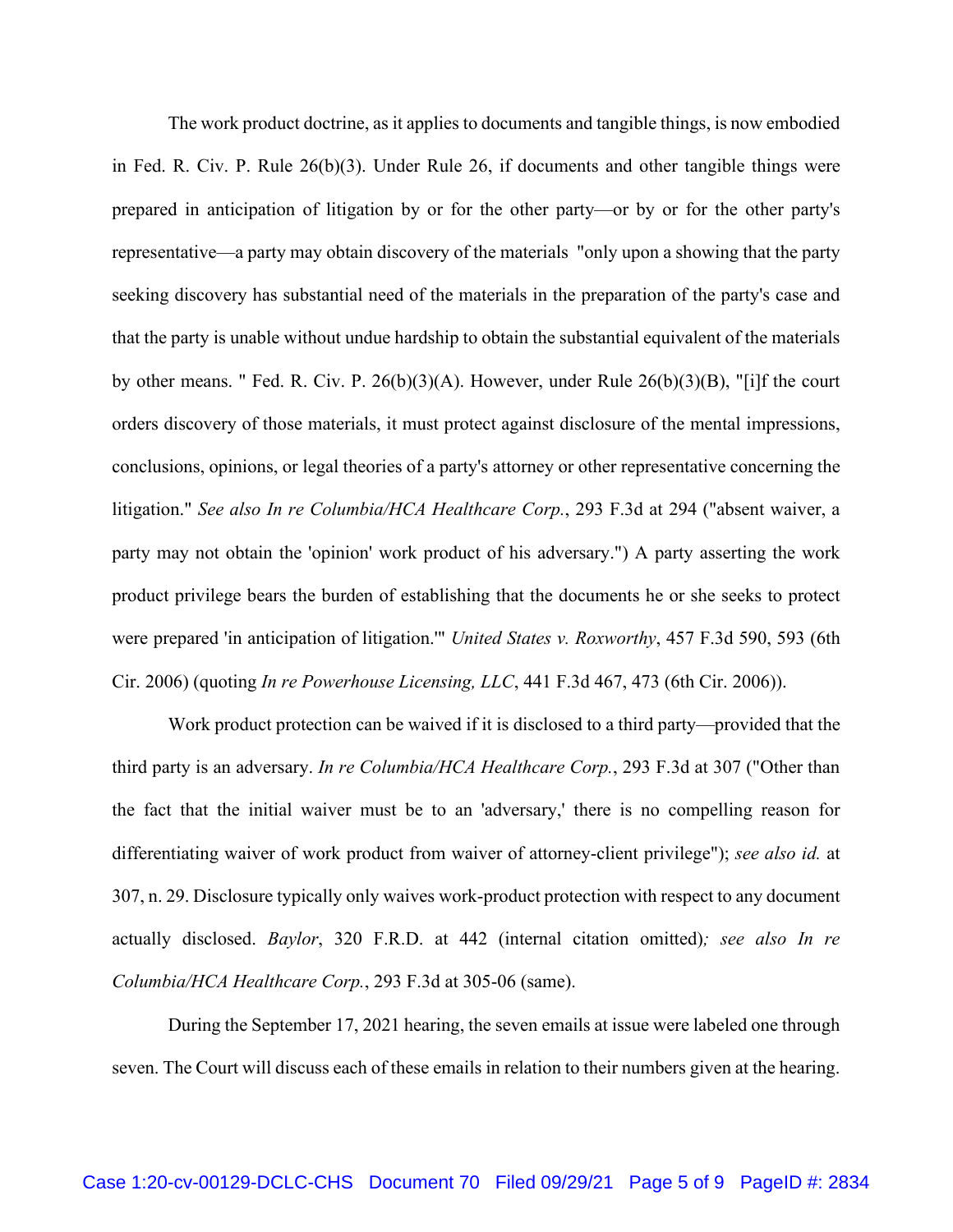### **A. Email One**

In email one, dated March 23, 2021, Mike Richardson is forwarding a letter from Attorney John Konvalinka to Bill Horton. The email itself contains a short question related to the status of imaging Ms. Caylor's phone. Copied on the email are Ms. Caylor and Sam Elliot, who currently represents Wayne Peters. It is self-evident that this email was created in anticipation of litigation. The Court finds this email is protected by the work product doctrine and that the work product protection was not waived by sharing this email with Sam Elliot or Ms. Caylor. There is no waiver because Kennedy III (represented by Mike Richardson) is not in an adversarial position with respect to Wayne Peters (represented by Sam Elliot) or Gail Caylor (represented by Bill Horton).

Further the Court concludes that this email is not relevant to the claims or defenses in the case. There is absolutely nothing in this email that supports Plaintiffs' allegations of spoliation of evidence related to Ms. Caylor's phone or email. Plaintiffs contend that the mere fact that Mike Richardson and Bill Horton are discussing Ms. Caylor's phone makes it more probable (*see* Fed. R. Evid. 401) that, during arbitration, Mike Richardson and Wayne Peters (then counsel for Ms. Caylor) communicated about Ms. Caylor's phone and other digital devices in an effort to subvert production. The Court does not agree. Communication about a subject is not evidence of efforts to spoliate, and Mr. Horton was not involved in the arbitration. Further, it is not unusual that Mr. Horton, who is new to this case, might have some questions regarding prior discovery for the lawyers who were involved in the prior matter. Consequently, the Court will not compel the production of email one.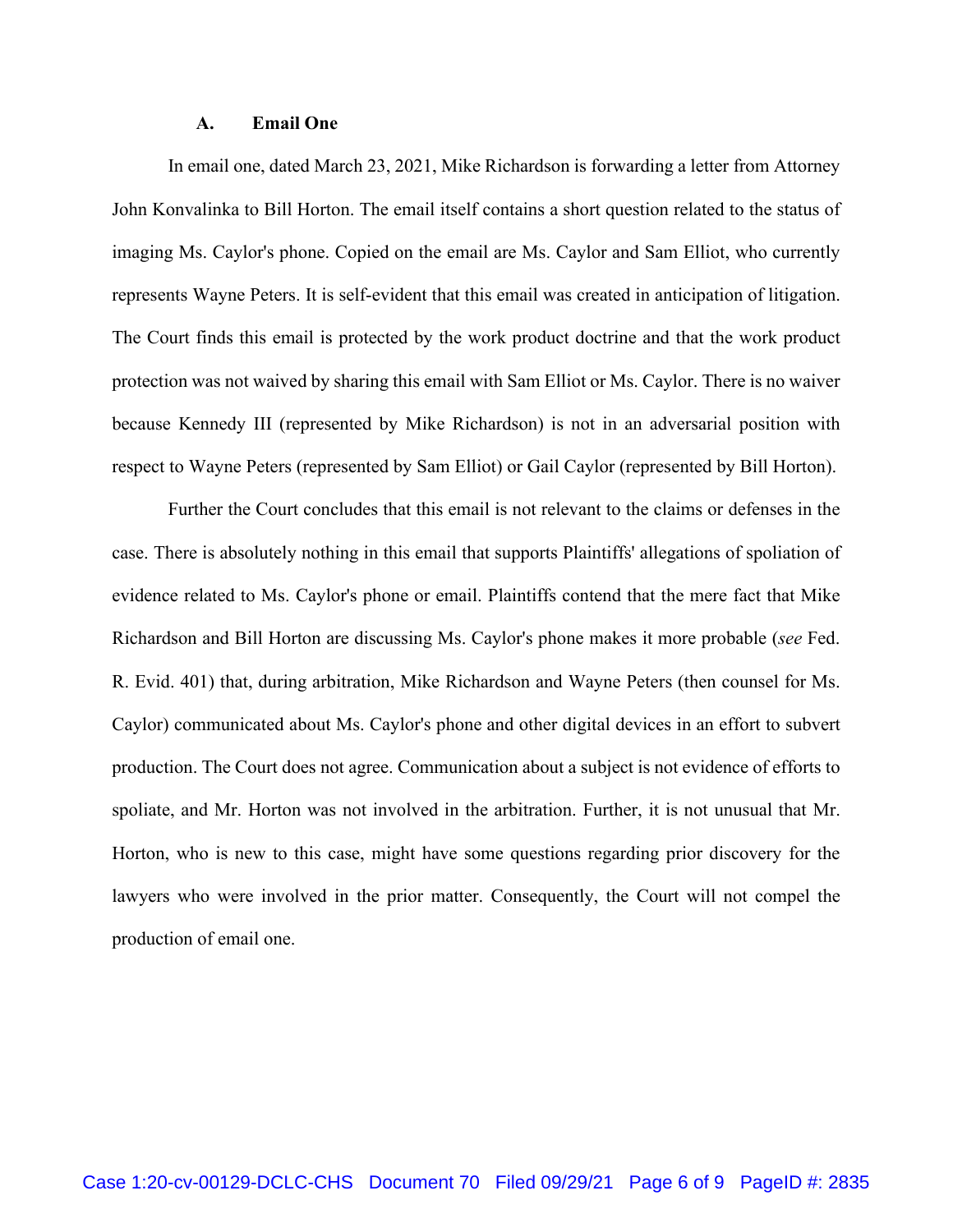#### **B. Email Two**

Email two, dated March 23, 2021, is an email from Sam Elliot to Mike Richardson. Bill Horton and Ms. Caylor are copied on the email. Substantively, the message is a brief response regarding the status of imaging Ms. Caylor's phone. For the reasons set forth with respect to email one, the Court finds that this email is protected by the work product doctrine and that it is not relevant to the claims and defenses in this case. The Court will not compel the production of email two.

### **C. Email Three**

Email three, dated March 23, 2021, is an email from Bill Horton to Mike Richardson. Sam Elliot is copied. It is a recitation of the factual background of this action as gleaned by Bill Horton from the pleadings, the arbitrator's decision, and depositions. Nothing in this email evinces an attempt to hide or spoliate evidence. It was clearly prepared in anticipation of litigation and is protected as work product. Disclosure of this message to Mike Richardson and Sam Elliot does not result in waiver because these attorneys do not represent clients whose positions are adverse to that of Attorney Horton's client, Gail Caylor. Further, there is nothing in this email, in terms of factual content, that Plaintiffs' counsel could not obtain from another source. The Court will not compel the production of email three.

### **D. Email Four**

Email four, dated March 23, 2021, is from Bill Horton to Mike Richardson. Sam Elliot is copied. The subject matter concerns the status of imaging Ms. Caylor's phone. For the reasons set forth with respect to email one, the Court finds this email is protected by the work product doctrine and is not relevant to the claims or defenses in this case. The Court will not compel the production of email four.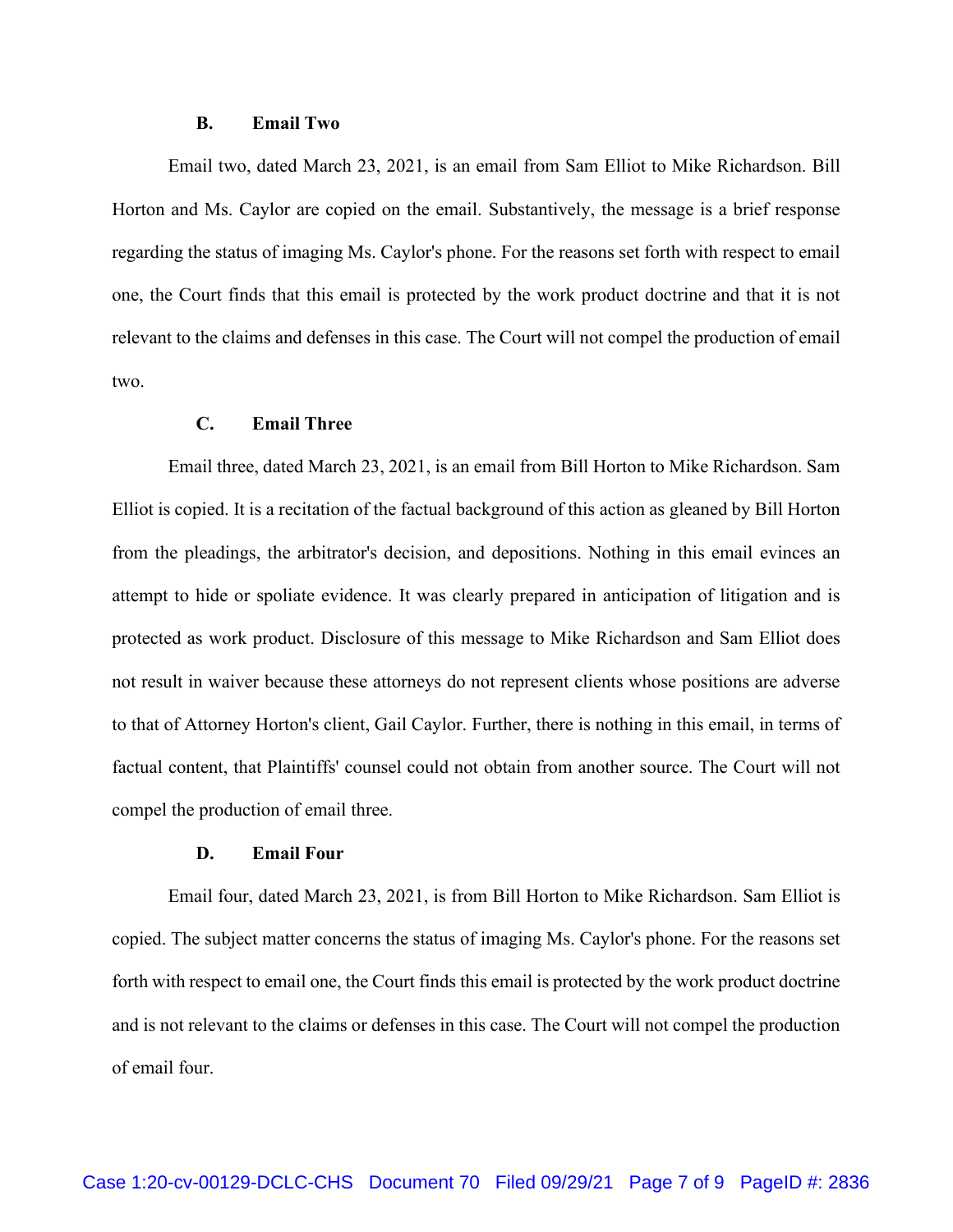#### **E. Email Five**

Email five, dated May 20, 2021, is an email from Bill Horton to Gail Caylor. Attorney Samantha Lunn, an attorney for a trust established by Kennedy Jr., is copied. The subject matter concerns the trust. It is self-evident that this email constitutes communications between attorney and client for the purpose of receiving legal advice and, therefore, the attorney-client privilege applies. *Reed v. Baxter*, 134 F.3d 351, 356 (6th Cir. 1998) (the attorney-client privilege protects communications from a client to her attorney made for the purpose of obtaining legal advice). However, since this communication was shared with a third party, Ms. Lunn, the attorney-client privilege was waived. *In re Columbia/HCA Healthcare Corp. Billing Practices Litigation*, 293 F.3d 289, 294 (6th Cir. 2002) (the attorney-client privilege is waived as to communications which are disclosed to a third party). Ms. Caylor shall produce this email to Plaintiffs.

#### **F. Email Six**

Email six, dated May 20, 2021, is from Bill Horton to Mike Richardson. Copied on the email are Sam Elliot, Attorneys Alan Cates and Samantha Lunn (as attorneys for a trust established by Kennedy Jr.), and Cindy Richardson, administrative assistant for Mike Richardson. The subject of the email is, once again, the status of the imaging of Ms. Caylor's phone. For the reasons set forth with respect to email one, the Court concludes this email is protected by the work product doctrine and is not relevant to the claims or defenses in this case. The Court will not compel the production of email six.

# **G. Email Seven**

Email seven, dated April 12, 2021, is an email from Bill Horton to Mike Richardson. Copied on the email are Attorneys Alan Cates and Samantha Lunn (attorneys for a trust established by Kennedy Jr.), as well as Attorney Mike Richardson's administrative assistant, Cindy